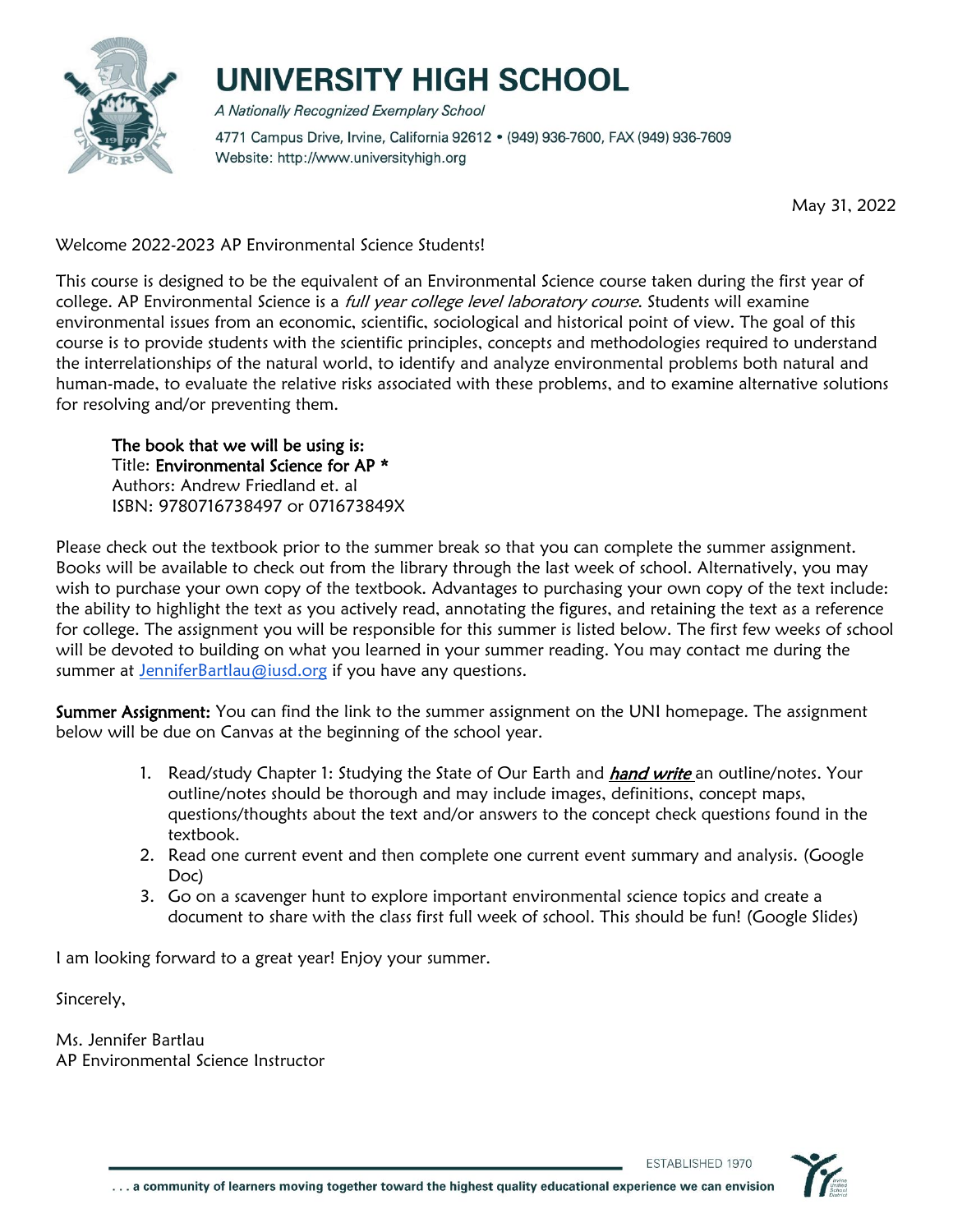### Part Two: Current Events Digital Tables and Presentation

#### **Introduction**

AP Environmental Science is a fantastic course for increasing science literacy with regards to the media. An environmental issue is referenced up to 20 times in every edition of every newspaper every day in the United States and these stats are similar on the international scale. Environmental issues are multifaceted and relate to all aspects of each of our lives. Many issues may not touch our lives personally, but are noteworthy human issues such as social crisis or worldwide epidemics. The articles you choose for this assignment must have a clear connection to Environmental Science. You can preview the chapters in the text to get an idea of appropriate topics, or email me.

Current events will be ongoing throughout the year, so you will receive further instructions at the beginning of the year. For now, what you need to do is complete the following table for one current event related to environmental science. Your current event MUST BE PUBLISHED AFTER JUNE 3, 2022. This assignment will not be given credit if the current event is from a date prior to that. Your initial introduction to the course content will be Chapter 1 of the textbook so refer to the chapter to connect your current event to the course content.

Articles should be from sources that are science oriented or reputable such as Scientific American, Nature, Discover, and Science. Other appropriate sources include: The New York Times, Washington Post, LA Times, NPR, The Atlantic, Slate, Time, Newsweek, Orion Magazine, The Economist, The Wall Street Journal and National Geographic. Please do not choose an article from ScienceDaily.

You can either recreate the table shown below, below or you can go to this link and make a copy of the document: [https://bit.ly/APESCurrentEventSummer2022.](https://bit.ly/APESCurrentEventSummer2022)

APES Current Events Summary Table - The summary table below should be done using complete sentences. This table is to help you make sure to hit all the important points so you can write paragraphs in each part of the table or you can use bullet points depending on what makes sense to you. This information should be about one to two pages in length. You will complete this assignment in a Google Doc.

| Include bibliographic information including<br>1.title,<br>2.date<br>3. author<br>4. source<br>5. url link to article                                                                                                                                                                                                                                                                                                                                                 |                                                                                             |
|-----------------------------------------------------------------------------------------------------------------------------------------------------------------------------------------------------------------------------------------------------------------------------------------------------------------------------------------------------------------------------------------------------------------------------------------------------------------------|---------------------------------------------------------------------------------------------|
| <b>Include a</b> clear, thorough summary about the content of the article. Be sure to identify the 'Ws' (the<br>Who, What, Where, When, and Why).                                                                                                                                                                                                                                                                                                                     |                                                                                             |
| Discuss the environmental/scientific, economic, and social/political implications of the article. These<br>are the 3Ps - People, Planet, Profit!                                                                                                                                                                                                                                                                                                                      | All three must be addressed:<br>environmental, economic, and<br>social. You can label each. |
| Identify the stakeholders in the article and describe how each is affected by the issue. This includes<br>humans and other organisms.                                                                                                                                                                                                                                                                                                                                 | Stakeholder: a person or place<br>with an interest in a particular<br>place or issue.       |
| <b>Identify and Explain</b> the content in chapters studied thus far (for summer this will be chapter one<br>and chapter twenty) that this article relates to. Include and highlight as many vocabulary words as<br>possible. For each item/term explain HOW the article relates. This can be a bulleted list of sentences.<br>Or, you may write a paragraph and highlight your chosen relevant terms.                                                                |                                                                                             |
| Describe how you chose this article What process did you use in your search?                                                                                                                                                                                                                                                                                                                                                                                          |                                                                                             |
| Identify Who is behind the information?<br>Use this space to research the author and the publication. What does the background of the author<br>and publication tell you about the information you read about? Try to answer the following:<br>Where is their funding from?<br>What is their mission or perspective?<br>What might their motivations be for presenting this information?<br>(Provide sources for the information you share here in the form of links) |                                                                                             |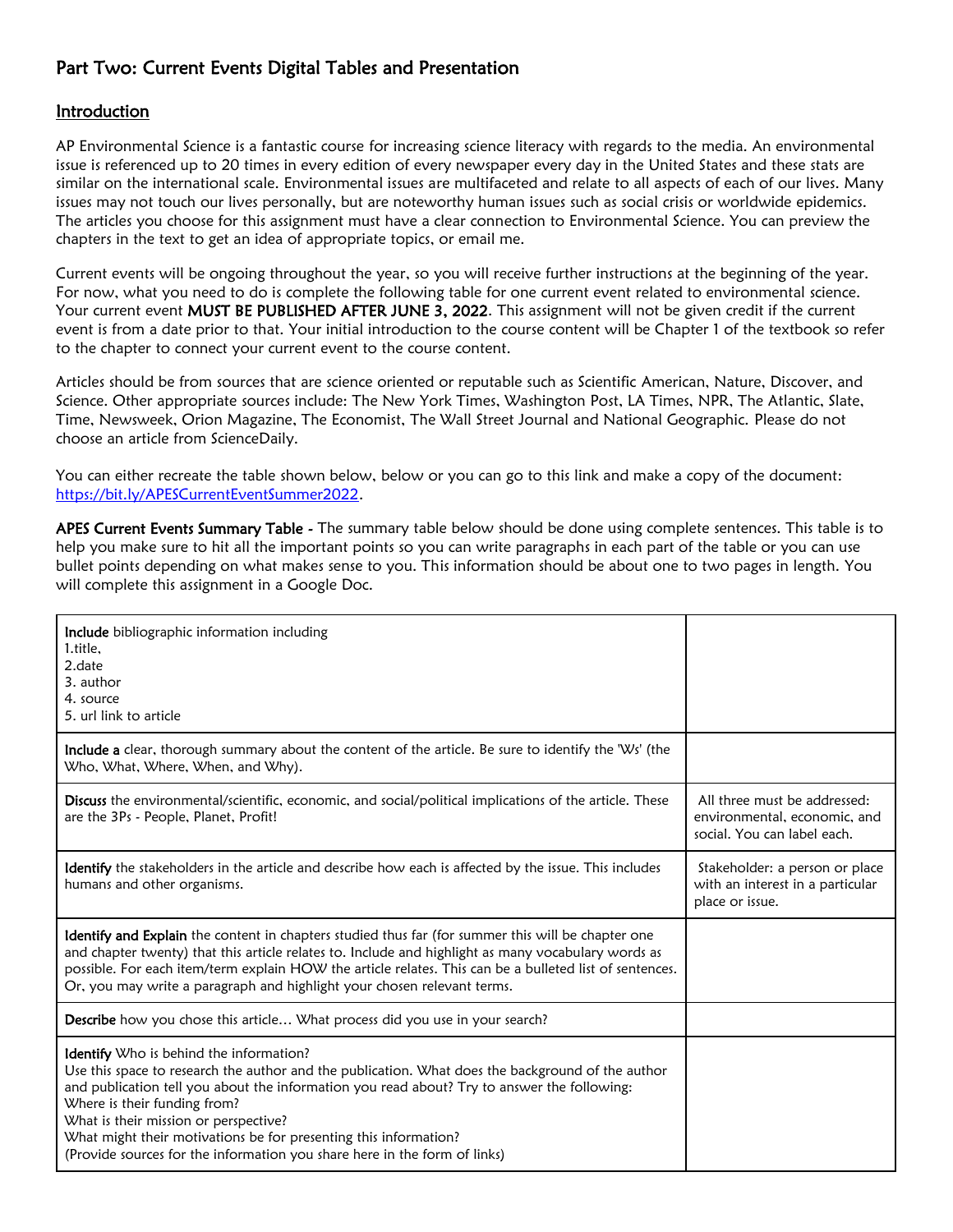| Present your take on the issue. How does it apply to your life? Do you think it should be resolved in<br>some way? Whatever perspective you present on the topic, provide reasons/evidence that support<br>your perspective. Use at least one of the given sentence starters to help you relate the issue to your<br>life and then say a little more about the topic from your personal perspective. Your response should<br>be about one paragraph in length. | This issue relates directly to my<br>life because<br>This issue relates indirectly to<br>my life because<br><i>I believe that</i><br>This issue should because |  |  |
|----------------------------------------------------------------------------------------------------------------------------------------------------------------------------------------------------------------------------------------------------------------------------------------------------------------------------------------------------------------------------------------------------------------------------------------------------------------|----------------------------------------------------------------------------------------------------------------------------------------------------------------|--|--|
| Include an image for each article that you think represents the article, the issue, or your stance and<br>caption the image so that it is clear why you chose the image.                                                                                                                                                                                                                                                                                       |                                                                                                                                                                |  |  |
| Copy of the Article<br>(not just the url)                                                                                                                                                                                                                                                                                                                                                                                                                      |                                                                                                                                                                |  |  |

#### Part Three: Summer Scavenger Hunt

Make a Google Slideshow to share what you did/saw this summer related to environmental science. This should be fun! The purpose is for you to start engaging with the content over the summer to better prepare you for the school year. Environmental science is all around you; this project should help you become aware of the fact.

#### On each slide, be sure to include the following:

- 1. Label the slide as the category being displayed. (Lithosphere, Species Interactions, Forest, etc.…)
- 2. Photo of the item with you in it. (Selfie?)
- 3. Photo caption naming the specific object. (Igneous Rock, Mutualism, Native Tree, etc.…)
- 4. An explanation as to why you chose the item. How does it relate to environmental science or your current ideas regarding environmental science?
- 5. Date photo was taken.
- 6. Location be specific. (Irvine, California or Arches National Park, Utah)

#### Choose twenty items from the following list and make a slide for each item you choose. Your slide show will have 21 slides, one slide per item and one cover slide (name, date, and period). Be prepared to show your finished product with the class.

| #                       | Category/Identification               | Ideas/Criteria/Guidelines                                                                                                  | Also Include                                            |
|-------------------------|---------------------------------------|----------------------------------------------------------------------------------------------------------------------------|---------------------------------------------------------|
| 1                       | Lithosphere (Plate<br>Tectonics/Rock) | Igneous rock, sedimentary rock, metamorphic rock, non-<br>native rock, plate tectonics.                                    | Name of Rock/Type of Plate<br>Boundary                  |
| $\overline{2}$          | Lithosphere (Soil)                    | Soil Formation and Erosion, Soil Composition and Properties.                                                               | Description of Soil                                     |
| 3                       | Hydrosphere                           | Ocean, bay, flowing or standing water, watershed,<br>wetland                                                               | Name of water body                                      |
| $\overline{\mathbf{4}}$ | Atmosphere                            | Clouds, smog, fog, etc.                                                                                                    | Name of cloud type or smog<br>type                      |
| 5                       | <b>Biogeochemical Cycles</b>          | Nitrogen, Carbon, Water, Phosphorus                                                                                        | Where the element is, has come<br>from and is going.    |
| 6                       | <b>Energy Flow</b>                    | Carnivore consuming, Herbivore consuming, photosynthesis<br>happening                                                      | Names of participating species.                         |
| $\overline{7}$          | Biodiversity                          | Native threatened or endangered animal in its habitat. Non-<br>native animal in its habitat.                               | Name of species.                                        |
| 8                       | Biodiversity                          | Non-native plant or animal in its habitat. Invasive Species.                                                               | Name of species.                                        |
| 9                       | Species Interactions                  | Mutualism between two plants, two animals or between a<br>plant and animal. Show an example of two species<br>cooperating. | Name of each species and how<br>each species benefits.  |
| 10                      | Species Interactions                  | Competition, Parasitism, Predation                                                                                         | Name of each species and how<br>they impact each other. |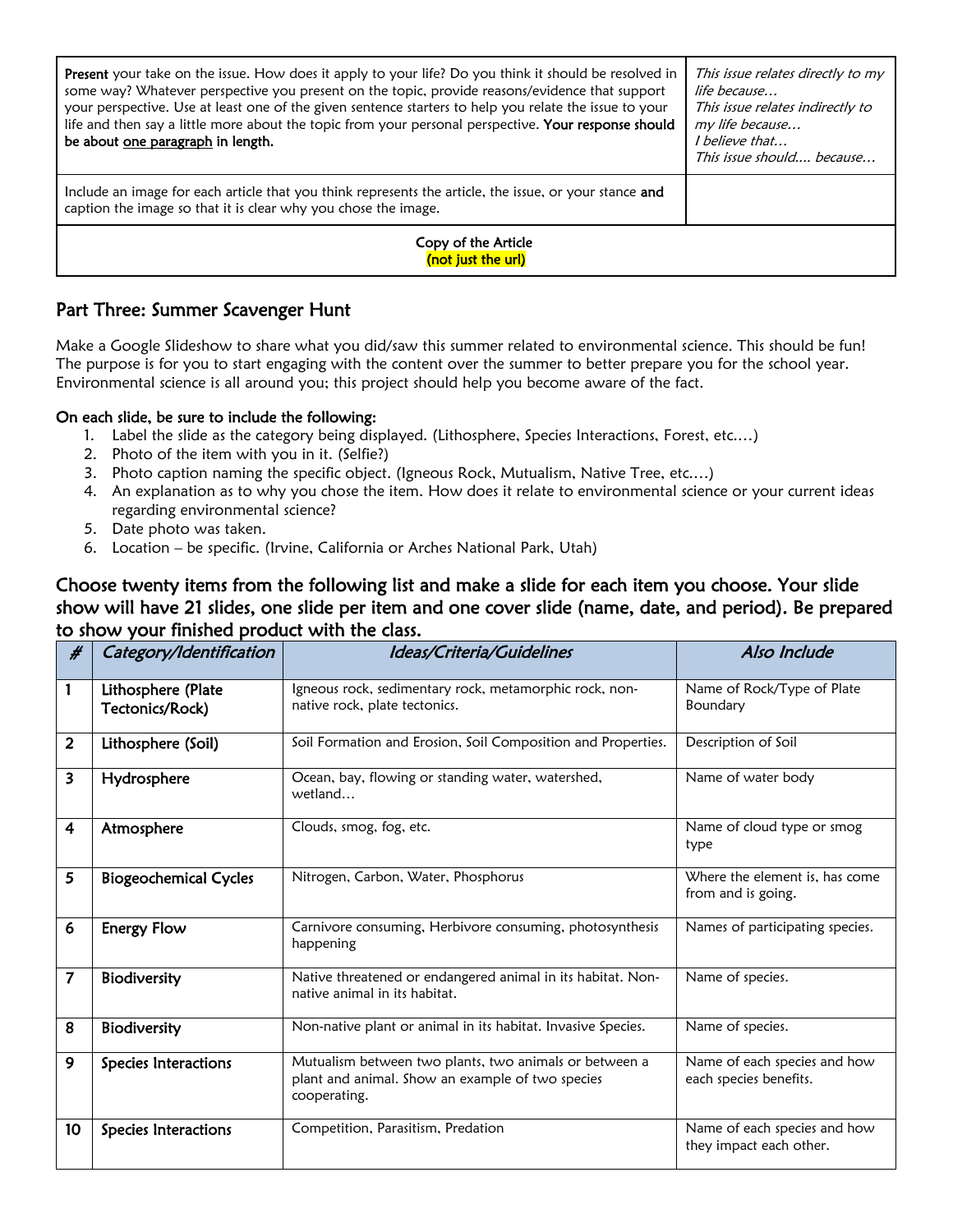| 11 | <b>Population Growth</b>              | A human less than 1 year old. A human less than 2 years old.<br>A human less than five years old. A human over 78 years<br>old.                                                                                                                            | Name of the human and a<br>photo caption.          |
|----|---------------------------------------|------------------------------------------------------------------------------------------------------------------------------------------------------------------------------------------------------------------------------------------------------------|----------------------------------------------------|
| 12 | Forest                                | Native tree you can't reach more than one quarter of the<br>way around. Native tree you cannot reach more than<br>halfway around. Non-native tree you cannot reach more<br>than half way around.                                                           | Name of species.                                   |
| 13 | Forest                                | Image of a forest that is managed. Clear cut or selective<br>logging. Can also be a tree farm or orchard.                                                                                                                                                  | Name of Forest/Tree<br>Farm/Harvest Method         |
| 14 | <b>Biodiversity Preserve</b>          | National park system unit. State park system unit. County or<br>city park system unit.                                                                                                                                                                     | Name of Park                                       |
| 15 | Food Crops                            | Food crop being grown on a farm. Food crop being grown<br>in a garden. Food crop being processed or retailed.                                                                                                                                              | Name of food crop.                                 |
| 16 | <b>Agriculture Practice</b>           | Pesticides being applied, fertilizer being applied, impact of<br>agricultural practice. Topics include: monoculture,<br>fertilization, mechanization, use of pesticides, IPM, till,<br>no0till, GMO, crop rotation, organic, intercropping,<br>biodynamic. | Name of agricultural practice<br>observed.         |
| 17 | Meat                                  | Animals being raised for food in a farm or CAFO. Animals<br>being raised for food in a household. Meat being retailed.<br>Animals at a ranch.                                                                                                              | Name of animal.                                    |
| 18 | Fishing                               | Commercial fishing operation. Recreational fishing. Fresh fish<br>being retailed.                                                                                                                                                                          | Name of fish.                                      |
| 19 | <b>Water Resources</b>                | Agricultural irrigation system. Man-made dam. Man-made<br>reservoir.                                                                                                                                                                                       | How the water you observed is<br>being used.       |
| 20 | <b>Water Pollution</b>                | Wastewater treatment facility. Source of water pollution.<br>Polluted water or solid water pollutant. Can be pathogens,<br>oxygen demanding waste, plant nutrients, organic or<br>inorganic chemicals, sediments, or heavy metals.                         | Type of water pollution<br>observed.               |
| 21 | <b>Air Pollution</b>                  | Stationary, point source emitting pollution. Mobile source<br>emitting pollution. Air pollution without identified source.                                                                                                                                 | Type of air pollution. As specific<br>as possible. |
| 22 | Light Pollution or Noise<br>Pollution | Light pollution and/or noise pollution.                                                                                                                                                                                                                    | Type of pollution and its cause<br>and effect.     |
| 23 | Renewable Energy                      | Renewable power generation plant (solar, wind,<br>geothermal) Renewable residential or commercial<br>generator. Renewably powered appliance.                                                                                                               | Type of renewable energy.                          |
| 24 | Electricity                           | Electricity generation. Power plant, transformer, transmission<br>lines, distribution lines.                                                                                                                                                               | Step of electricity generation<br>documented.      |
| 25 | <b>Water Resources</b>                | Water transport system. Water storage system. Water<br>delivery and use.                                                                                                                                                                                   | Where water comes from and<br>where it goes.       |
| 26 | <b>Fossil Fuels</b>                   | Fossil fuel production or processing (mine, well, refinery).<br>Non-gasoline fossil fuel use or retail. Gasoline retail.                                                                                                                                   | Name of fossil fuel.                               |
| 27 | Solid Waste                           | REDUCING waste generation (instead of reusing, recycling or<br>discarding). REUSING potential waste (instead of recycling or<br>discarding). RECYCLING waste (instead of<br>discarding). COMPOSTING.                                                       | Potential waste that is being<br>averted.          |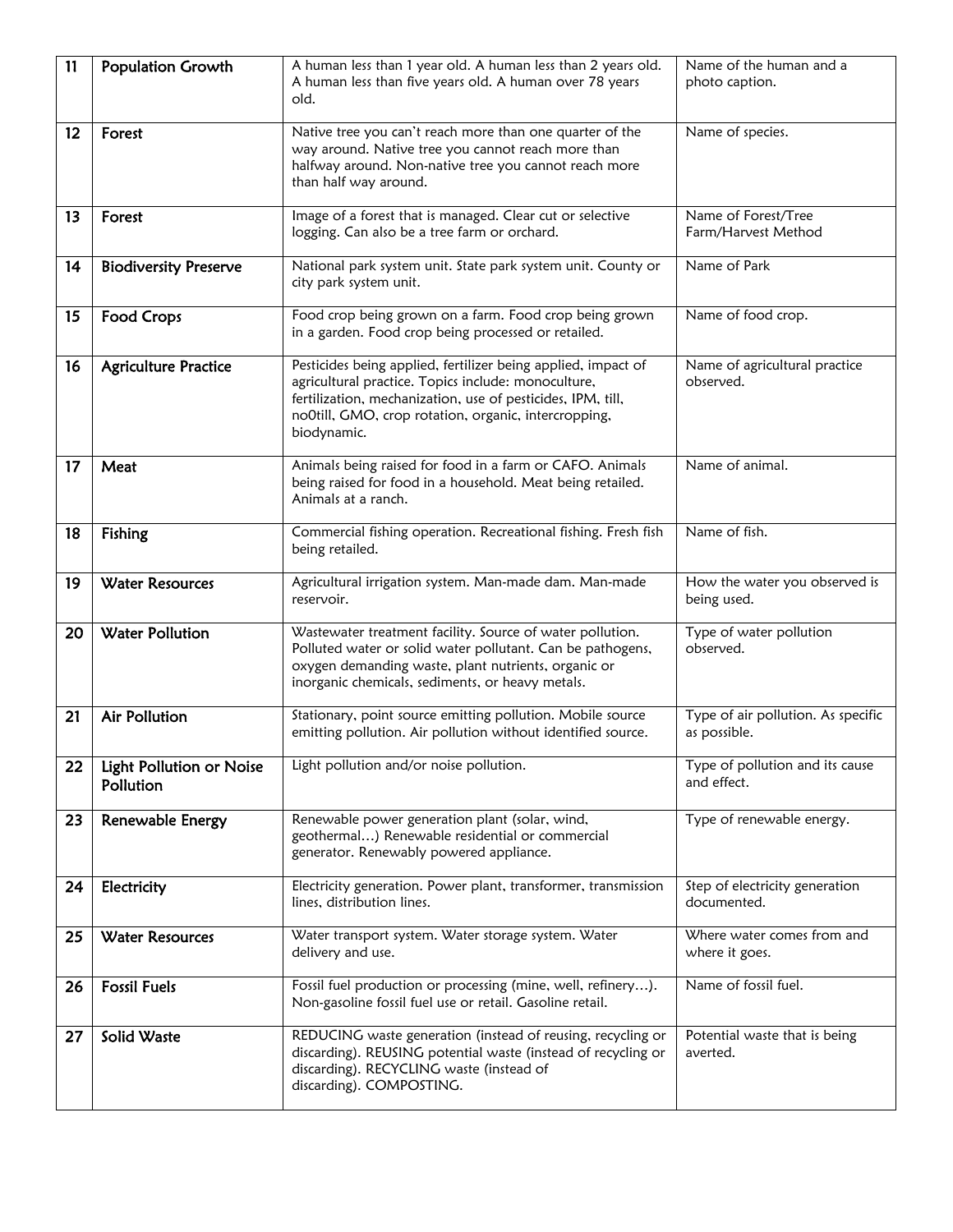| 28 | Urbanization                  | LEED platinum or gold building. LEED silver or certified<br>building. Other "green" buildings. Example of a building with                                                                                                    | Name of or occupants of<br>building. Description of "green"                                            |
|----|-------------------------------|------------------------------------------------------------------------------------------------------------------------------------------------------------------------------------------------------------------------------|--------------------------------------------------------------------------------------------------------|
|    |                               | passive solar design or other form of sustainable design.                                                                                                                                                                    | features.                                                                                              |
| 29 | Urbanization                  | New development previously natural habitat. New<br>development on previously rural land. New development on<br>previously urban land. Urban sprawl or urban blight can be<br>used here.                                      | What was the land used for<br>before? What will the land be<br>used for in the future?                 |
| 30 | Transportation                | Riding public mass transit. Public mass transit. Private mass<br>transit. Walking. Bicycling.                                                                                                                                | Destination and ride<br>commentary.                                                                    |
| 31 | <b>Politics and Economics</b> | University building, from which the environment is studied.<br>Community college building from which the environment is<br>studied. Commercial or public building from which the<br>environment is worked with.              | Name of someone who works<br>there, and hopefully a quote<br>from him or her about the<br>environment. |
| 32 | <b>Politics and Economics</b> | Worker in an environment-related profession. Volunteer in<br>environment related work. Environmental aware person.                                                                                                           | Name and environmental role<br>of person and a quote from the<br>person.                               |
| 33 | <b>Beauty</b>                 | A non-human "thing" in the environment that you find<br>extraordinarily beautiful.                                                                                                                                           | What it is and why it is<br>beautiful?                                                                 |
| 34 | Anthropogenic                 | Take a picture of something man made.                                                                                                                                                                                        | Comment on the impact of the<br>use of your chosen object on the<br>environment.                       |
| 35 | Choice/Other.                 | Anything relevant to the environment. You can do up to 3<br>of these based on prior knowledge or information you learn<br>from the textbook or other sources. This can even be a<br>different example for the same criteria. | Relate what you take a picture<br>of to environmental science.                                         |

## CREDIT

- 1. Full credit is the expectation. Follow all guidelines, and full credit is easy to achieve.
- 2. Clarity and quality of imagery is important.
- 3. Accuracy and thoroughness of documentation are important.
- 4. Creativity and entertainment value are way better than no creativity or entertainment value; they can compensate for minor deficiencies, but not for major deficiencies.
- 5. Evidence of trespassing, obstruction of traffic, violation of laws, jeopardizing safety or compromising integrity will cost credit. Photoshopping or other image manipulation to gain advantage constitutes an absolute abandonment of integrity.

## SUGGESTIONS

### Have fun with it; it's not supposed to be "work."

Build it gradually throughout the summer. Saving it all for the last day would make it "work". If you have no imaging device, you can borrow one from a friend or family member.

Please email and let me at the beginning of the summer if you do not have access to a camera.

### See Examples on the Following Page